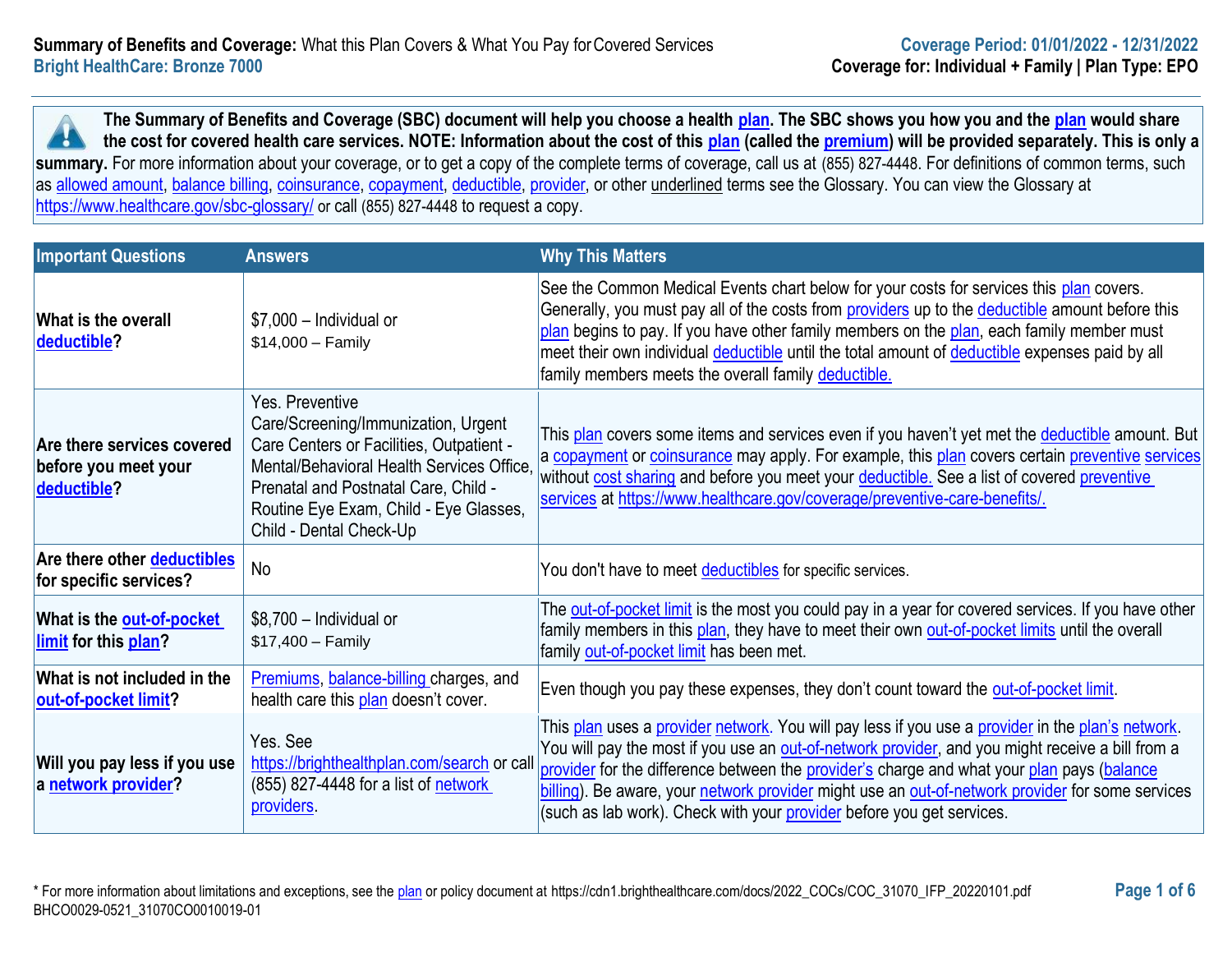All [copayment](https://www.healthcare.gov/sbc-glossary/#copayment) and [coinsurance](https://www.healthcare.gov/sbc-glossary/#coinsurance) costs shown in this chart are after your [deductible](https://www.healthcare.gov/sbc-glossary/#deductible) has been met, if a deductible applies. A

|                                                                                    |                                                         | <b>What You Will Pay</b>                                       |                                                           |                                                                                                                                                                                                  |
|------------------------------------------------------------------------------------|---------------------------------------------------------|----------------------------------------------------------------|-----------------------------------------------------------|--------------------------------------------------------------------------------------------------------------------------------------------------------------------------------------------------|
| <b>Common Medical Event</b>                                                        | <b>Services You May Need</b>                            | <b>Network Provider</b><br>(You will pay the<br>least)         | <b>Out-of-Network Provider</b><br>(You will pay the most) | Limitations, Exceptions, & Other Important<br><b>Information</b>                                                                                                                                 |
| If you visit a health care<br>provider's office or clinic                          | Primary care visit to treat an<br>injury or illness     | No charge for first 1<br>visit(s) then $$35$                   | <b>Not Covered</b>                                        | Telehealth services are available. Refer to Your<br>Schedule of Benefits to determine what you will pay.                                                                                         |
|                                                                                    | <b>Specialist visit</b>                                 | 40% after Deductible                                           | Not Covered                                               | None                                                                                                                                                                                             |
|                                                                                    | Preventive care/screening/<br>limmunization             | No charge                                                      | <b>Not Covered</b>                                        | You may have to pay for services that aren't<br>preventive. Ask your provider if the services you need<br>are preventive, then check what Your plan will pay for<br>land what Your cost will be. |
| If you have a test                                                                 | Diagnostic test (x-ray, blood<br>work)                  | Lab: 40% after<br>Deductible<br>X-ray: 40% after<br>Deductible | <b>Not Covered</b>                                        | None                                                                                                                                                                                             |
|                                                                                    | Imaging (CT/PET scans, MRIs)                            | 40% after Deductible                                           | <b>Not Covered</b>                                        | Services require pre-authorization.                                                                                                                                                              |
| If you need drugs to treat<br>your illness or condition.<br>More information about | Preferred generic drugs                                 | \$25                                                           | Not Covered                                               | Preventive Care medications are provided at \$0 cost to                                                                                                                                          |
| prescription drug coverage<br>is available at<br>https://brighthealthplan.com      | Preferred brand drugs and Non-<br>preferred generics    | 40% after Deductible                                           | <b>Not Covered</b>                                        | You, regardless of tier.<br>Covers up to a 90-day supply (retail prescription); 31-<br>90 day supply (mail order prescription).<br>Copays shown reflect the cost per retail prescription.        |
|                                                                                    | Non-preferred brand drugs and<br>Non-preferred generics | 40% after Deductible                                           | <b>Not Covered</b>                                        |                                                                                                                                                                                                  |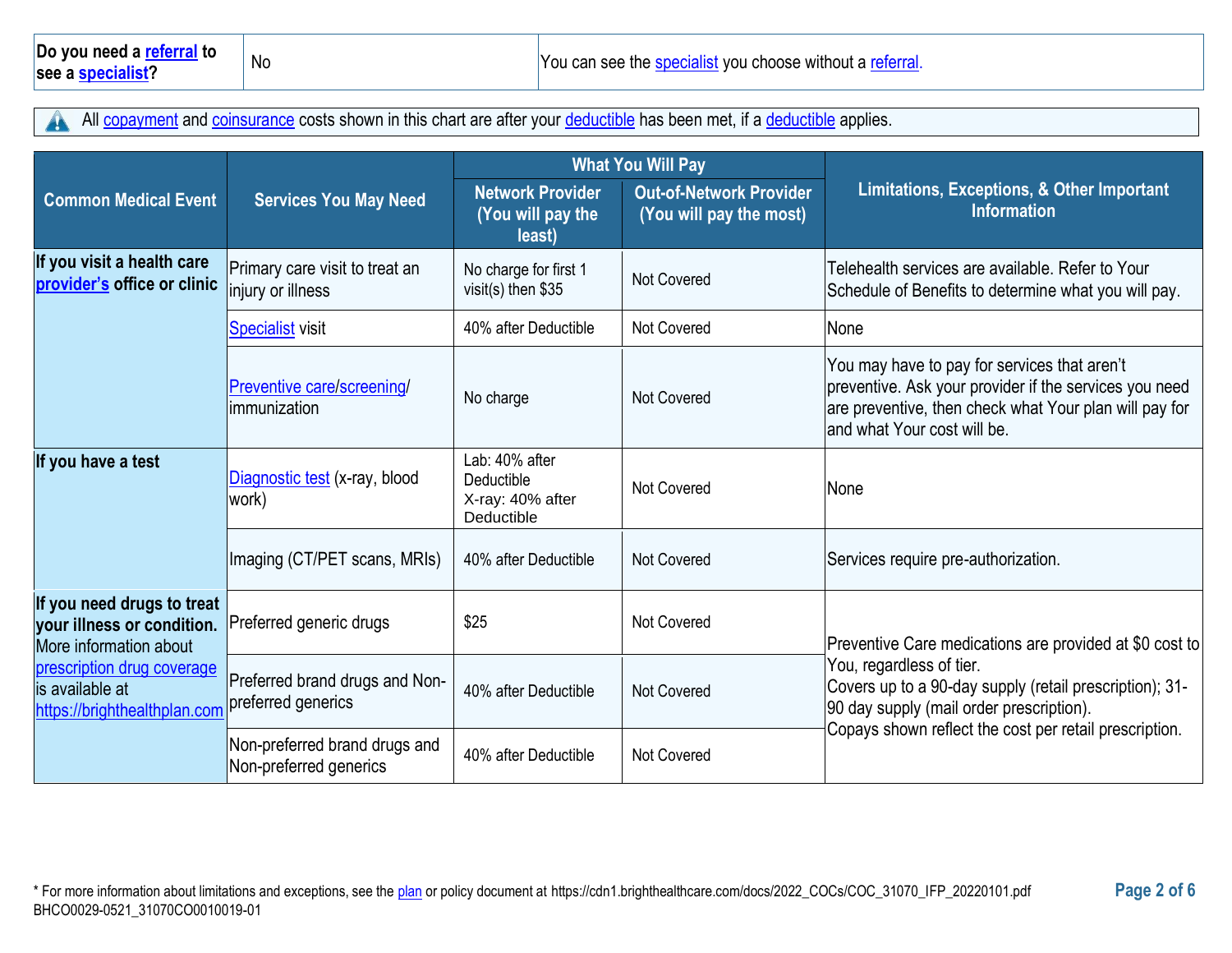|                                                                        |                                                   | <b>What You Will Pay</b>                               |                                                           |                                                                                                  |  |
|------------------------------------------------------------------------|---------------------------------------------------|--------------------------------------------------------|-----------------------------------------------------------|--------------------------------------------------------------------------------------------------|--|
| <b>Common Medical Event</b>                                            | <b>Services You May Need</b>                      | <b>Network Provider</b><br>(You will pay the<br>least) | <b>Out-of-Network Provider</b><br>(You will pay the most) | <b>Limitations, Exceptions, &amp; Other Important</b><br><b>Information</b>                      |  |
|                                                                        | <b>Specialty drugs</b>                            | 40% after Deductible                                   | Not Covered                                               |                                                                                                  |  |
| If you have outpatient<br>surgery                                      | Facility fee (e.g., ambulatory<br>surgery center) | 40% after Deductible                                   | <b>Not Covered</b>                                        | Services may require pre-authorization.                                                          |  |
|                                                                        | Physician/surgeon fees                            | 40% after Deductible                                   | Not Covered                                               | Services may require pre-authorization.                                                          |  |
| If you need immediate<br>medical attention                             | <b>Emergency room care</b>                        | 40% after Deductible                                   | 40% after Deductible                                      | This cost does not apply if You are admitted directly to<br>the hospital for inpatient services. |  |
|                                                                        | <b>Emergency medical</b><br>transportation        | 40% after Deductible                                   | 40% after Deductible                                      | None                                                                                             |  |
|                                                                        | <b>Urgent care</b>                                | \$75                                                   | \$75                                                      | None                                                                                             |  |
| If you have a hospital<br>stay                                         | Facility fee (e.g., hospital room)                | 40% after Deductible                                   | <b>Not Covered</b>                                        | Services require pre-authorization.                                                              |  |
|                                                                        | Physician/surgeon fees                            | 40% after Deductible                                   | Not Covered                                               | Services require pre-authorization.                                                              |  |
| If you need mental health,<br>behavioral health, or<br>substance abuse | Outpatient services                               | \$0                                                    | <b>Not Covered</b>                                        | Services may require pre-authorization.                                                          |  |
| <b>services</b>                                                        | Inpatient services                                | 40% after Deductible                                   | Not Covered                                               | Services require pre-authorization.                                                              |  |
| If you are pregnant                                                    | Office visits                                     | \$0                                                    | <b>Not Covered</b>                                        | None                                                                                             |  |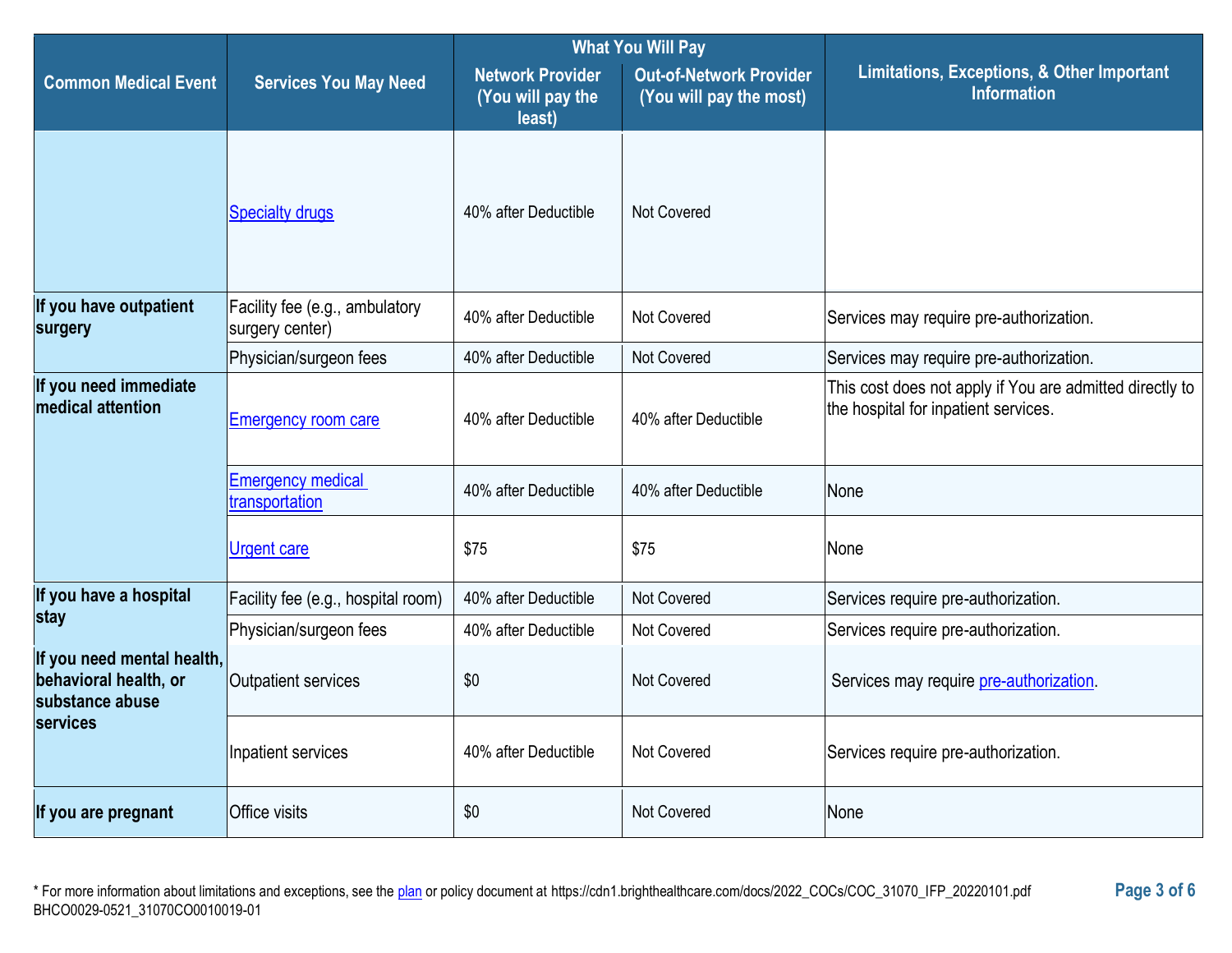|                                                               |                                              | <b>What You Will Pay</b>                               |                                                           |                                                                                                                                                                                                                     |
|---------------------------------------------------------------|----------------------------------------------|--------------------------------------------------------|-----------------------------------------------------------|---------------------------------------------------------------------------------------------------------------------------------------------------------------------------------------------------------------------|
| <b>Common Medical Event</b>                                   | <b>Services You May Need</b>                 | <b>Network Provider</b><br>(You will pay the<br>least) | <b>Out-of-Network Provider</b><br>(You will pay the most) | <b>Limitations, Exceptions, &amp; Other Important</b><br><b>Information</b>                                                                                                                                         |
|                                                               | Childbirth/delivery professional<br>services | 40% after Deductible                                   | Not Covered                                               | Delivery stays exceeding 48 hours for vaginal delivery<br>or 96 hours for a cesarean delivery require pre-                                                                                                          |
|                                                               | Childbirth/delivery facility<br>services     | 40% after Deductible                                   | Not Covered                                               | lauthorization.                                                                                                                                                                                                     |
|                                                               | Home health care                             | 40% after Deductible                                   | Not Covered                                               | Services require pre-authorization. 28 Hours per Week                                                                                                                                                               |
|                                                               | <b>Rehabilitation services</b>               | 40% after Deductible                                   | Not Covered                                               | Occupational, Physical and Speech Therapy services<br>require pre-authorization. 60 Visit(s) per Year                                                                                                               |
| If you need help<br>recovering or have other<br>special needs | <b>Habilitation services</b>                 | 40% after Deductible                                   | Not Covered                                               | Occupational, Physical and Speech Therapy services<br>require pre-authorization. 60 Visit(s) per Year                                                                                                               |
|                                                               | <b>Skilled nursing center</b>                | 40% after Deductible                                   | Not Covered                                               | Services require pre-authorization. 100 Days per Year                                                                                                                                                               |
|                                                               | Durable medical equipment                    | 40% after Deductible                                   | Not Covered                                               | Services require pre-authorization.                                                                                                                                                                                 |
|                                                               | <b>Hospice services</b>                      | 40% after Deductible                                   | Not Covered                                               | Services require pre-authorization.                                                                                                                                                                                 |
|                                                               | Children's eye exam                          | \$0                                                    | Not Covered                                               | Limited to 1 eye exam per calendar year, through the<br>end of the month in which the dependent child turns<br>19.                                                                                                  |
| If your child needs dental<br>or eye care                     | Children's glasses                           | \$0                                                    | Not Covered                                               | Limited to 1 pair of glasses, including standard frames<br>and standard lenses or a one-year supply of contact<br>lenses, per calendar year, through the end of the<br>month in which the dependent child turns 19. |
|                                                               | Children's dental checkups                   | \$0                                                    | Not Covered                                               | Includes diagnostic and preventive services through<br>the end of the month in which the dependent child<br>turns 19. Refer to the policy for covered services and<br>limitations.                                  |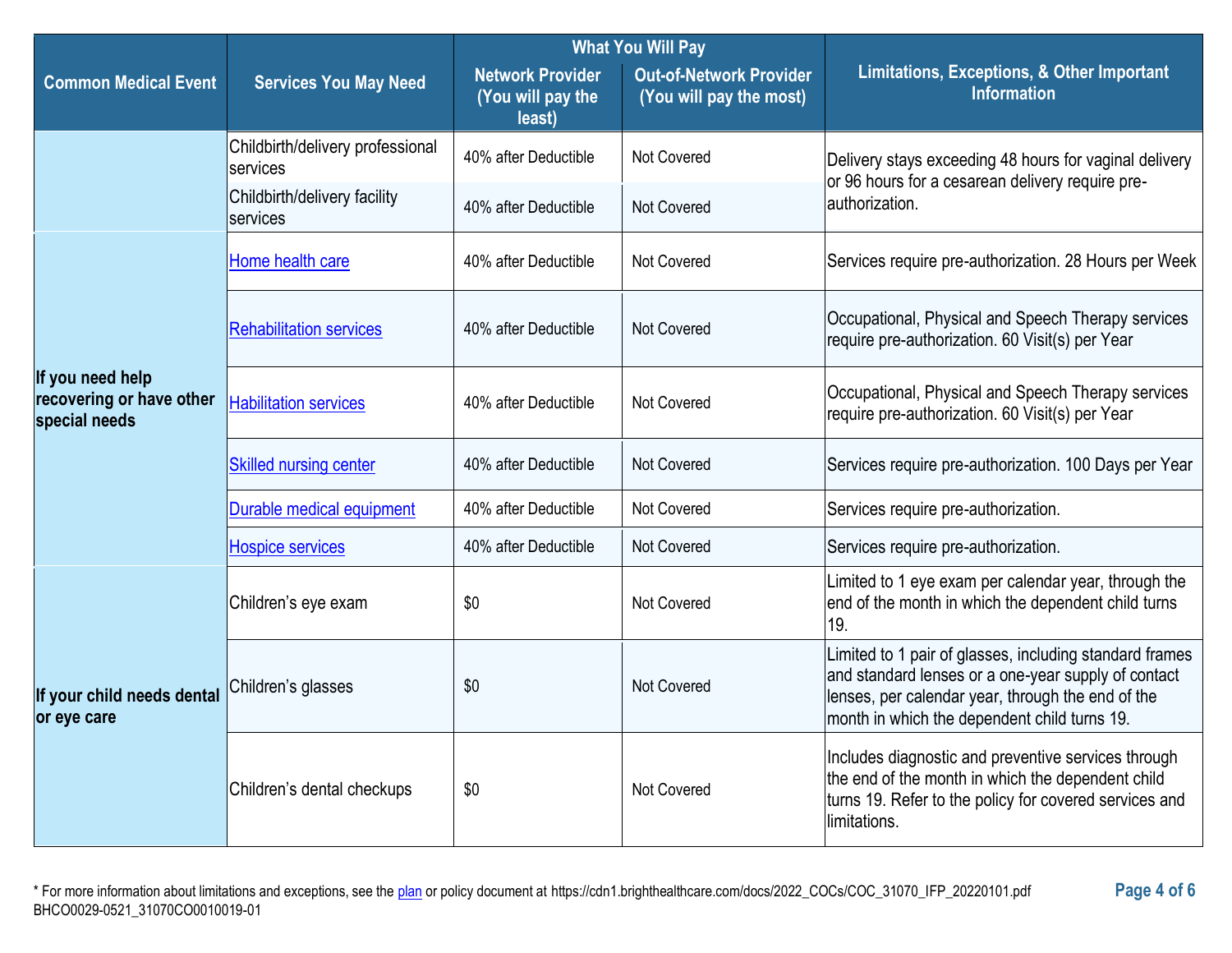### **Excluded Services & Other Covered Services**

| Services Your Plan Generally Does NOT Cover (Check your policy or plan document for more information and a list of any other excluded services.) |                      |                                                    |  |  |
|--------------------------------------------------------------------------------------------------------------------------------------------------|----------------------|----------------------------------------------------|--|--|
| Abortion (except in cases of rape, incest, or when the Acupuncture                                                                               |                      | <b>Cosmetic Surgery</b>                            |  |  |
| life of the mother is endangered)                                                                                                                | Long-Term Care       | Non-emergency care when traveling outside the U.S. |  |  |
| Dental Care (Adults)                                                                                                                             | Weight Loss Programs |                                                    |  |  |
| Routine Eye Care (Adults)                                                                                                                        |                      |                                                    |  |  |

| ∣ Other Covered Services (Limitations may apply to these services. This isn't a complete list. Please see your <u>plan</u> document.) ⊺ |                             |                     |  |
|-----------------------------------------------------------------------------------------------------------------------------------------|-----------------------------|---------------------|--|
| <b>Bariatric Surgery</b>                                                                                                                | <b>Chiropractic Care</b>    | <b>Hearing Aids</b> |  |
| <b>Infertility Treatment</b>                                                                                                            | <b>Private-Duty Nursing</b> | Routine Foot Care   |  |

Your Rights to Continue Coverage: There are agencies that can help if you want to continue your coverage after it ends. You may contact the Colorado Division of Insurance at 303-894-7499 or Toll Free 1-800-930-3745 or via FAX 303-894-7455 or e-mail at insurance@dora.state.co.us. Other coverage options may be available to you too, including buying individual insurance coverage through Connect for Health Colorado. For more information about the Connect for Health Colorado, visit [www.connectforhealthco.com](https://www.connectforhealthco.com/) or call 1-855-PLANS-4-YOU. For more information on your rights to continue coverage, contact us at (855) 827-4448.

Your Grievance and Appeals Rights: There are agencies that can help if you have a complaint against your [plan](https://www.healthcare.gov/sbc-glossary/#plan) for a denial of a [claim](https://www.healthcare.gov/sbc-glossary/#claim). This complaint is called a [grievance](https://www.healthcare.gov/sbc-glossary/#grievance) or [appeal](https://www.healthcare.gov/sbc-glossary/#appeal). For more information about your rights, look at the explanation of benefits you will receive for that medical [claim](https://www.healthcare.gov/sbc-glossary/#claim). Your [plan](https://www.healthcare.gov/sbc-glossary/#plan) documents also provide complete information on how to submit a [claim](https://www.healthcare.gov/sbc-glossary/#claim), [appeal](https://www.healthcare.gov/sbc-glossary/#appeal), or a [grievance](https://www.healthcare.gov/sbc-glossary/#grievance) for any reason to your [plan](https://www.healthcare.gov/sbc-glossary/#plan). For more information about your rights, this notice, or assistance, contact: Bright HealthCare at [www.brighthealthcare.com](https://brighthealthplan.com/) or contact the Colorado Division of Insurance at 1-800-930-3745.

## **Does this plan provide Minimum Essential Coverage? Yes**

[Minimum Essential Coverage](https://www.healthcare.gov/sbc-glossary/#minimum-essential-coverage) generally includes plans, health insurance available through the Marketplace or other individual market policies, Medicare, Medicaid, CHIP, TRICARE, and certain other coverage. If you are eligible for certain types of [Minimum Essential Coverage,](https://www.healthcare.gov/sbc-glossary/#minimum-essential-coverage) you may not be eligible for the premium tax credit.

## **Does this plan meet the Minimum Value Standards? Yes**

If you[r plan](https://www.healthcare.gov/sbc-glossary/#plan) doesn't meet the [Minimum Value Standards,](https://www.healthcare.gov/sbc-glossary/#minimum-value-standard) you may be eligible for a [premium tax credit](https://www.healthcare.gov/sbc-glossary/#premium-tax-credits) to help you pay for a [plan](https://www.healthcare.gov/sbc-glossary/#plan) through the [Marketplace.](https://www.healthcare.gov/sbc-glossary/#marketplace)

### **Language Access Services:**

Spanish (Español): Para obtener asistencia en Español, llame al (855) 827-4448. Tagalog (Tagalog): Kung kailangan ninyo ang tulong sa Tagalog tumawag sa (855) 827-4448. Chinese (中文): 如果需要中文的帮助,请拨打这个号码 (855) 827-4448. Navajo (Dine): Dinek'ehgo shika at'ohwol ninisingo, kwiijigo holne' (855) 827-4448.

*To see examples of how this plan might cover costs for a sample medical situation, see the next section.*